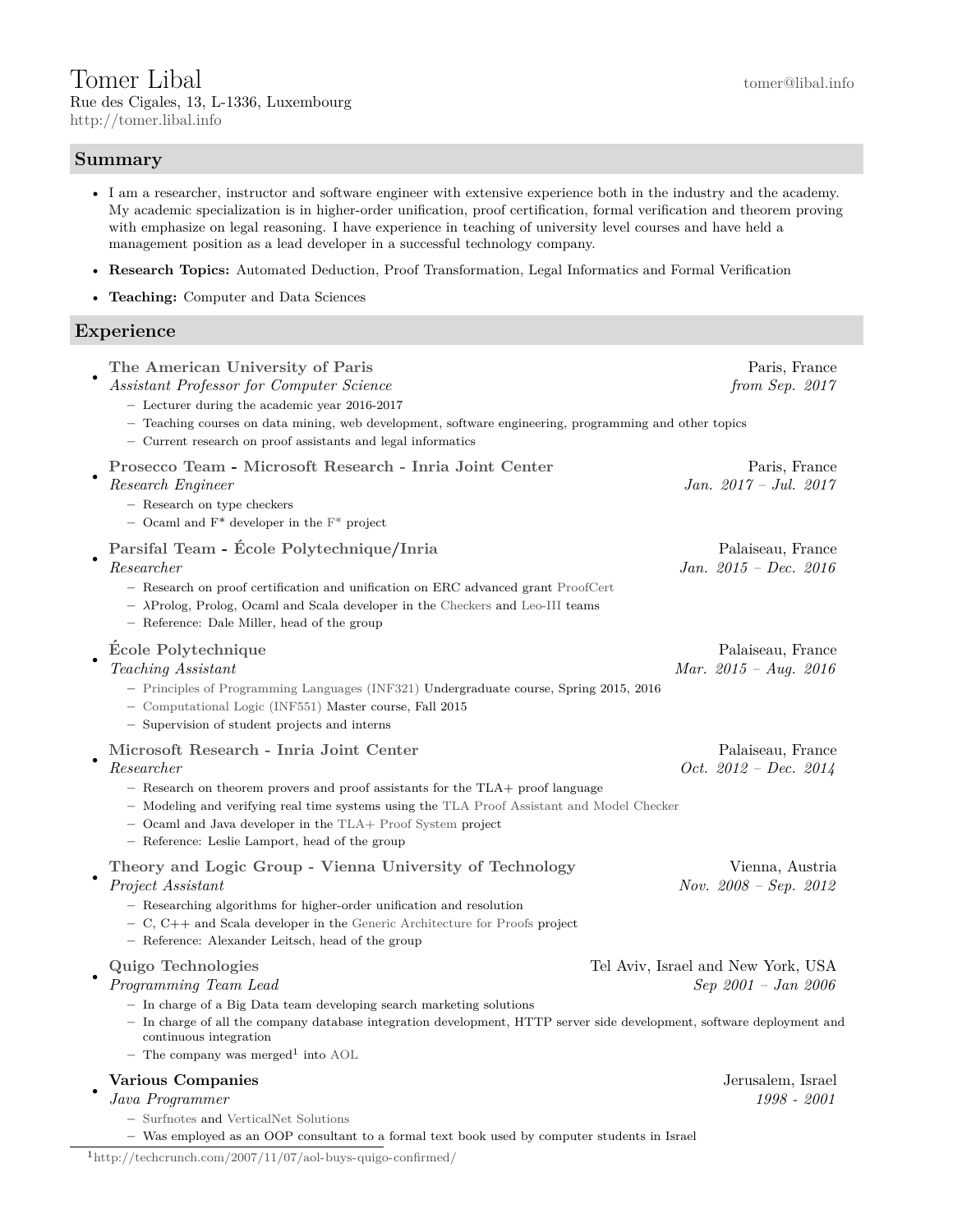## **Education**

| Vienna University of Technology<br>Ph.D. in Computer Sciences<br>- Ph.D. Thesis - Unification in Higher-order Resolution                           | Vienna, Austria<br>$2008 - 2012$   |
|----------------------------------------------------------------------------------------------------------------------------------------------------|------------------------------------|
| Vienna University of Technology<br>M.Sc in Computer Sciences<br>- Master Thesis: Cut Elimination in Inductive Proofs of Weakly Quantified Theorems | Vienna, Austria<br>$2006 - 2008$   |
| The Hebrew University<br><b>B.Sc in Computer Sciences</b>                                                                                          | Jerusalem, Israel<br>$1998 - 2001$ |

# **Academic Activities and Awards**

- I am the principal investigator of the FNR PathFinder PaCT project ( $\epsilon$ 22k, 4/20-9/20)
- My paper "NAI Towards Transparent and Usable Semi-Automated Legal Analysis" has won the best paper award in IRIS 2020
- Was awarded the Erasmus Mundus scholarship for the European MSc programme Computational Logic for the academic years 2006-2007 and 2007-2008
- Reviewer for JAR, Organon F, Axioms, CADE, FSCD and various workshops, AEC member of POPL 2017 and PC member of Tableaux 2019 , PxTP 2017, PAAR 2020 and IJCAI 2020
- A reviewer for Mathematical Reviews of the American Mathematical Society (since 1/20
- Invited talks in the ReMeP '19 conference, EMCL workshop and in dedicated seminars in Universite Paris Diderot, Universite Savoie-Mont Blanc, ENS Cachan and others
- Thesis supervision of one master and three bachelor students

### **Software**

- The original creator and a lead developer of the [GAPT framework.](https://www.logic.at/gapt/) ∼100k lines of Scala code.
- The original creator and a lead developer of the [NAI normative reasoner.](https://nai.uni.lu) ∼15k lines of JavaScript code.
- A lead developer of the [Checkers proof checker.](https://www.logic.at/gapt/) ∼2k lines of Prolog code and shell scripts.
- A lead developer of Quigo's FeedPoint tool and a major contributor to Quigo's AdSonar tool. ∼150k lines of Java code.
- A major contributor to the [TLA+ Proof System.](https://tla.msr-inria.inria.fr/tlaps/content/Home.html) ∼37k lines of OCaml code.
- A minor contributor to the [F\\* language.](https://www.fstar-lang.org/) ∼300k lines of OCaml, F# and F\* code.
- A minor contributor to the [Leo III theorem prover.](http://page.mi.fu-berlin.de/lex/leo3/) ∼30k lines of Scala code.
- Various tools for education and research in different programming languages.

### **Teaching**

- [Discrete Math 1.](https://wwwen.uni.lu/layout/set/print/studies/fstm/bachelor_in_computer_science/programme?f=BAACAINFOR&c=0007C9571) FA20.
- [Information Management 2.](https://wwwen.uni.lu/layout/set/print/studies/fstm/bachelor_in_computer_science/programme?f=BAACAINFOR&c=0007C7466) SP20.
- [Intro to Web Authoring.](https://my.aup.edu/academics/course-catalog/cs1005) FA16, FA17, FA18, SP19, FA19.
- [Database Applications.](https://my.aup.edu/academics/course-catalog/cs3068) FA16, FA18.
- [Software Engineering.](https://my.aup.edu/academics/course-catalog/cs3053) FA16, SP18.
- [Advanced Java Programming.](https://my.aup.edu/academics/course-catalog/cs1050) SP17, SP18, SP19.
- [Data Science.](https://my.aup.edu/academics/course-catalog/cs2091) FA17, SP19.
- [Web Applications.](https://my.aup.edu/academics/course-catalog/cs3051) FA17, FA19.
- [The Symbolic Mind.](https://my.aup.edu/academics/course-catalog/cs1091) FA18, FA19.
- [Les principes des langages de programmation.](http://www.enseignement.polytechnique.fr/informatique/INF321/) SP15, SP16. (TA)
- [Computational Logic: Artificial Intelligence in Mathematical Reasoning.](http://www.enseignement.polytechnique.fr/informatique/INF551/) FA15. (TA)